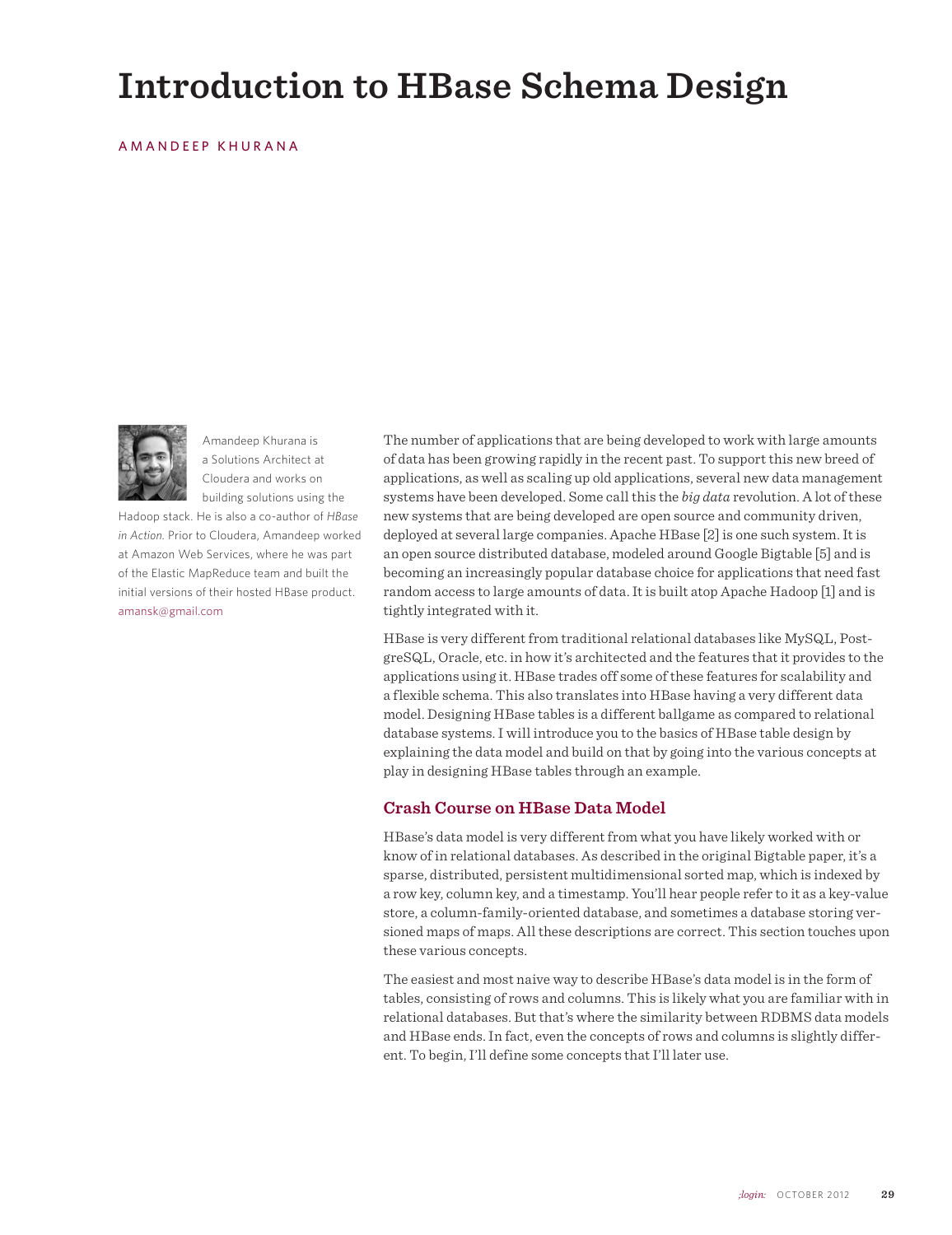- ◆ Table: HBase organizes data into tables. Table names are Strings and composed of characters that are safe for use in a file system path.
- Row: Within a table, data is stored according to its row. Rows are identified uniquely by their *row key*. Row keys do not have a data type and are always treated as a *byte[ ]* (byte array).
- ◆ **Column Family:** Data within a row is grouped by column family. Column families also impact the physical arrangement of data stored in HBase. For this reason, they must be defined up front and are not easily modified. Every row in a table has the same column families, although a row need not store data in all its families. Column families are Strings and composed of characters that are safe for use in a file system path.
- **Column Qualifier:** Data within a column family is addressed via its column qualifier, or simply, column. Column qualifiers need not be specified in advance. Column qualifiers need not be consistent between rows. Like row keys, column qualifiers do not have a data type and are always treated as a *byte[ ]*.
- u **Cell:** A combination of row key, column family, and column qualifier uniquely identifies a cell. The data stored in a cell is referred to as that cell's value. Values also do not have a data type and are always treated as a *byte[ ]*.
- Timestamp: Values within a cell are versioned. Versions are identified by their version number, which by default is the timestamp of when the cell was written. If a timestamp is not specified during a write, the current timestamp is used. If the timestamp is not specified for a read, the latest one is returned. The number of cell value versions retained by HBase is configured for each column family. The default number of cell versions is three.

A table in HBase would look like Figure 1.





These concepts are also exposed via the API [3] to clients. HBase's API for data manipulation consists of three primary methods: *Get*, *Put,* and *Scan*. Gets and Puts are specific to particular rows and need the row key to be provided. Scans are done over a range of rows. The range could be defined by a start and stop row key or could be the entire table if no start and stop row keys are defined.

Sometimes, it's easier to understand the data model as a multidimensional map. The first row from the table in Figure 1 has been represented as a multidimensional map in Figure 2.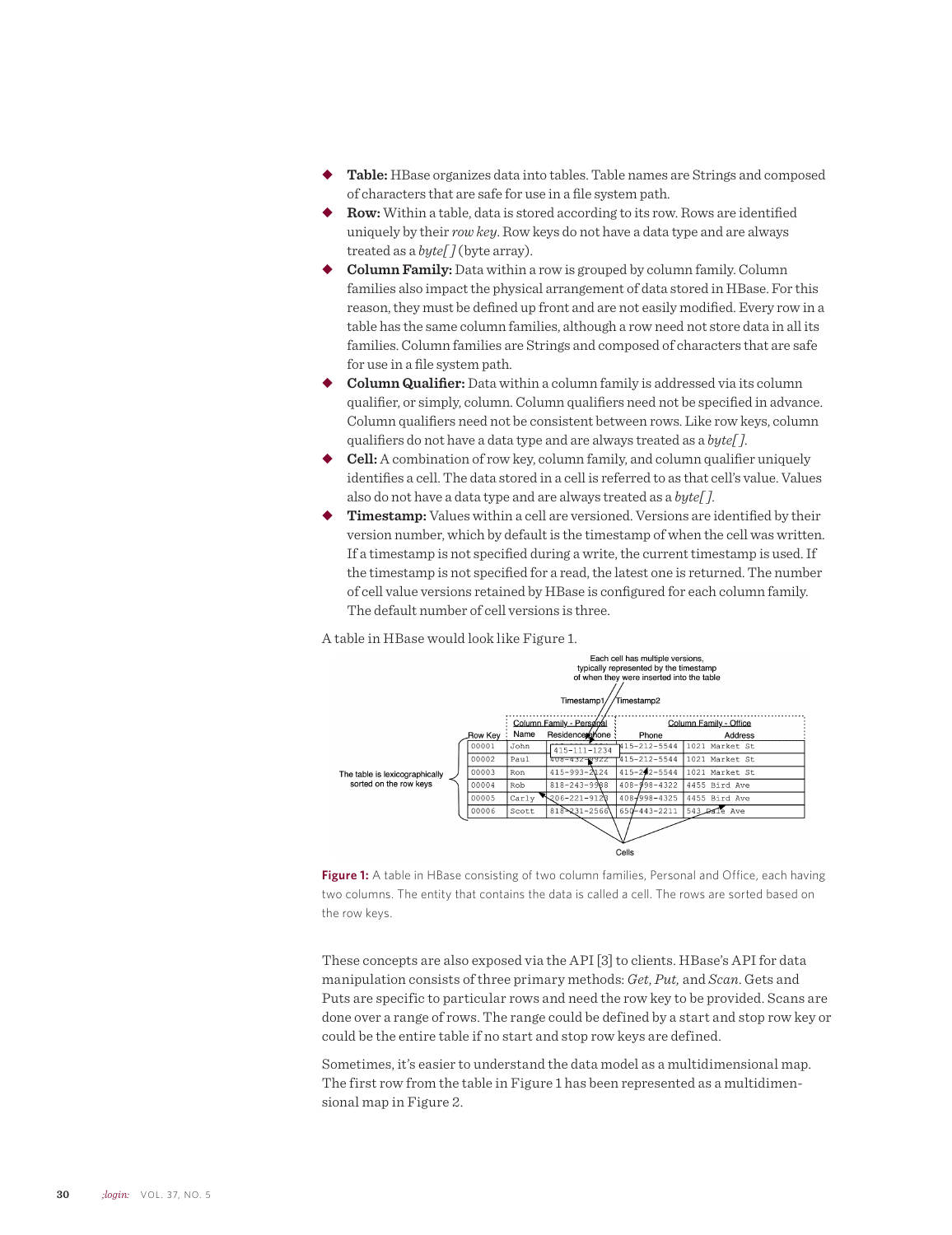

Figure 2: One row in an HBase table represented as a multidimensional map

The row key maps to a list of column families, which map to a list of column qualifiers, which map to a list of timestamps, each of which map to a value, i.e., the cell itself. If you were to retrieve the item that the row key maps to, you'd get data from all the columns back. If you were to retrieve the item that a particular column family maps to, you'd get back all the column qualifiers and the associated maps. If you were to retrieve the item that a particular column qualifier maps to, you'd get all the timestamps and the associated values. HBase optimizes for typical patterns and returns only the latest version by default. You can request multiple versions as a part of your query. Row keys are the equivalent of primary keys in relational database tables. You cannot choose to change which column in an HBase table will be the row key after the table has been set up. In other words, the column *Name* in the *Personal* column family cannot be chosen to become the row key after the data has been put into the table.

As mentioned earlier, there are various ways of describing this data model. You can view the same thing as if it's a key-value store (as shown in Figure 3), where the key is the row key and the value is the rest of the data in a column. Given that the row key is the only way to address a row, that seems befitting. You can also consider HBase to be a key-value store where the key is defined as row key, column family, column qualifier, timestamp, and the value is the actual data stored in the cell. When we go into the details of the underlying storage later, you'll see that if you want to read a particular cell from a given row, you end up reading a chunk of data that contains that cell and possibly other cells as well. This representation is also how the *KeyValue* objects in the HBase API and internals are represented. *Key* is formed by [row key, column family, column qualifier, timestamp] and *Value* is the contents of the cell.

```
00001 -→ { Personal : { Name : { Timestamp1 : John }, Residence Phone : { Timestamp1 : 415-111-1234 } },
                       { Office : { Phone : { Timestamp1 : 415-212-5544 }, Address : { Timestamp1 : 1021 Market St } } }
00001, Personal -> {Name: {Timestamp1: John }, Residence Phone: {Timestamp1: 415-111-1234 } }
00001, Personal:Residence Phone -> { {Timestamp1 : 415-111-1111 } , { Timestamp2 : 415-111-1234) }
00001, Personal:Residence Phone, Timestamp1 -> {415-111-1111}
00001, Personal:Residence Phone, Timestamp2 -> {415-111-1234}
```
**Figure 3:** HBase table as a key-value store. The key can be considered to be just the row key or a combination of the row key, column family, qualifier, timestamp, depending on the cells that you are interested in addressing. If all the cells in a row were of interest, the key would be just the row key. If only specific cells are of interest, the appropriate column families and qualifiers will need to be a part of the key

## **HBase Table Design Fundamentals**

As I highlighted in the previous section, the HBase data model is quite different from relational database systems. Designing HBase tables, therefore, involves taking a different approach from what works in relational systems. Designing HBase tables can be defined as answering the following questions in the context of a use case: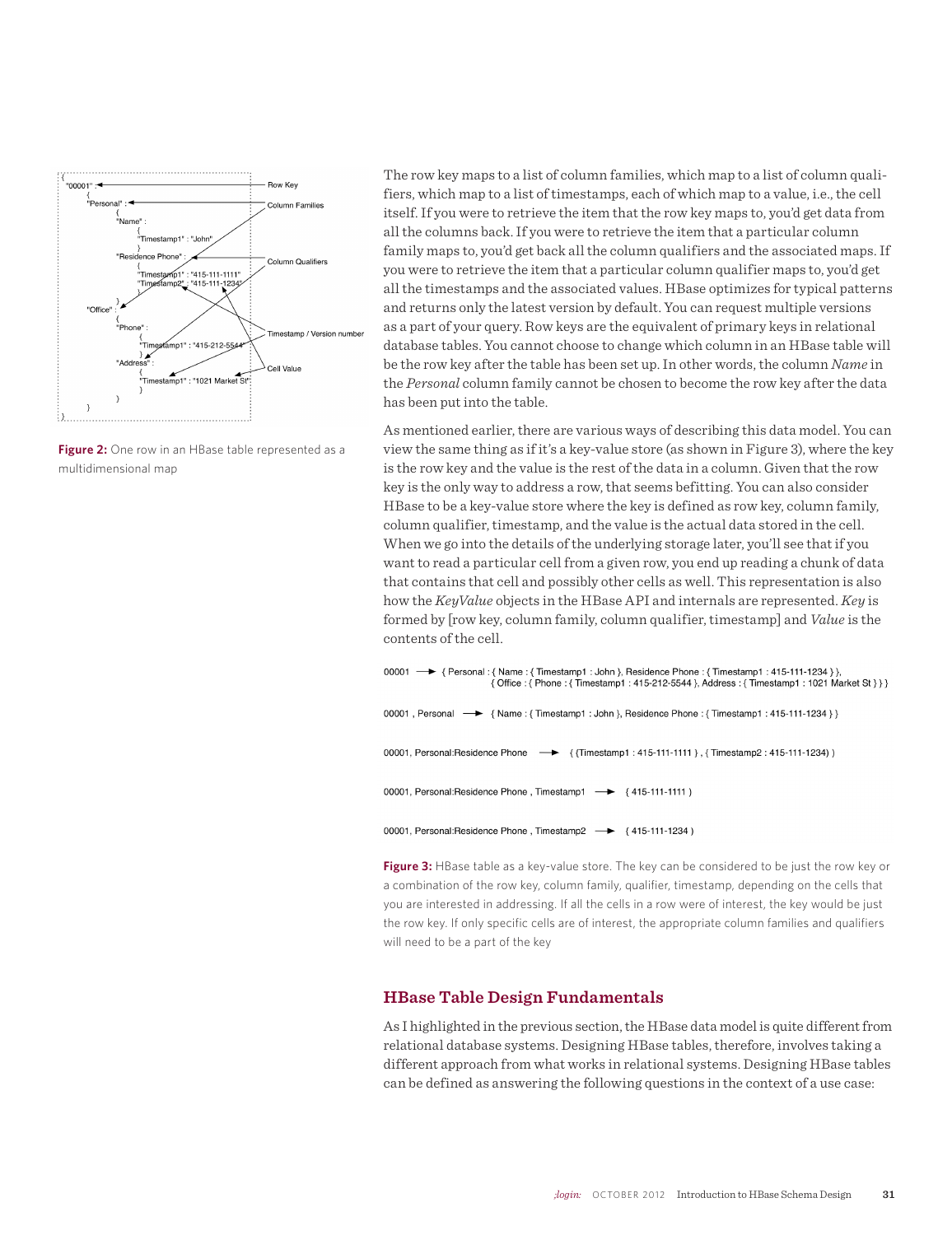- 1. What should the row key structure be and what should it contain?
- 2. How many column families should the table have?
- 3. What data goes into what column family?
- 4. How many columns are in each column family?
- 5. What should the column names be? Although column names don't need to be defined on table creation, you need to know them when you write or read data.
- 6. What information should go into the cells?
- 7. How many versions should be stored for each cell?

The most important thing to define in HBase tables is the row-key structure. In order to define that effectively, it is important to define the access patterns (read as well as write) up front. To define the schema, several properties about HBase's tables have to be taken into account. A quick re-cap:

- 1. Indexing is only done based on the *Key*.
- 2. Tables are stored sorted based on the row key. Each region in the table is responsible for a part of the row key space and is identified by the start and end row key. The region contains a sorted list of rows from the start key to the end key.
- 3. Everything in HBase tables is stored as a *byte[ ]*. There are no types.
- 4. Atomicity is guaranteed only at a row level. There is no atomicity guarantee across rows, which means that there are no multi-row transactions.
- 5. Column families have to be defined up front at table creation time.
- 6. Column qualifiers are dynamic and can be defined at write time. They are stored as *byte[ ]* so you can even put data in them.

A good way to learn these concepts is through an example problem. Let's try to model the Twitter relationships (users following other users) in HBase tables. Follower-followed relationships are essentially graphs, and there are specialized graph databases that work more efficiently with such data sets. However, this particular use case makes for a good example to model in HBase tables and allows us to highlight some interesting concepts.

The first step in starting to model tables is to define the access pattern of the application. In the context of follower-followed relationships for an application like Twitter, the access pattern can be defined as follows:

#### *Read access pattern:*

- 1. Who does a user follow?
- 2. Does a particular user A follow user B?
- 3. Who follows a particular user A?

### *Write access pattern:*

- 1. User follows a new user.
- 2. User unfollows someone they were following.

Let's consider a few table design options and look at their pros and cons. Start with the table design shown in Figure 4. This table stores a list of users being followed by a particular user in a single row, where the row key is the user ID of the follower user and each column contains the user ID of the user being followed. A table of that design with data would look like Figure 5.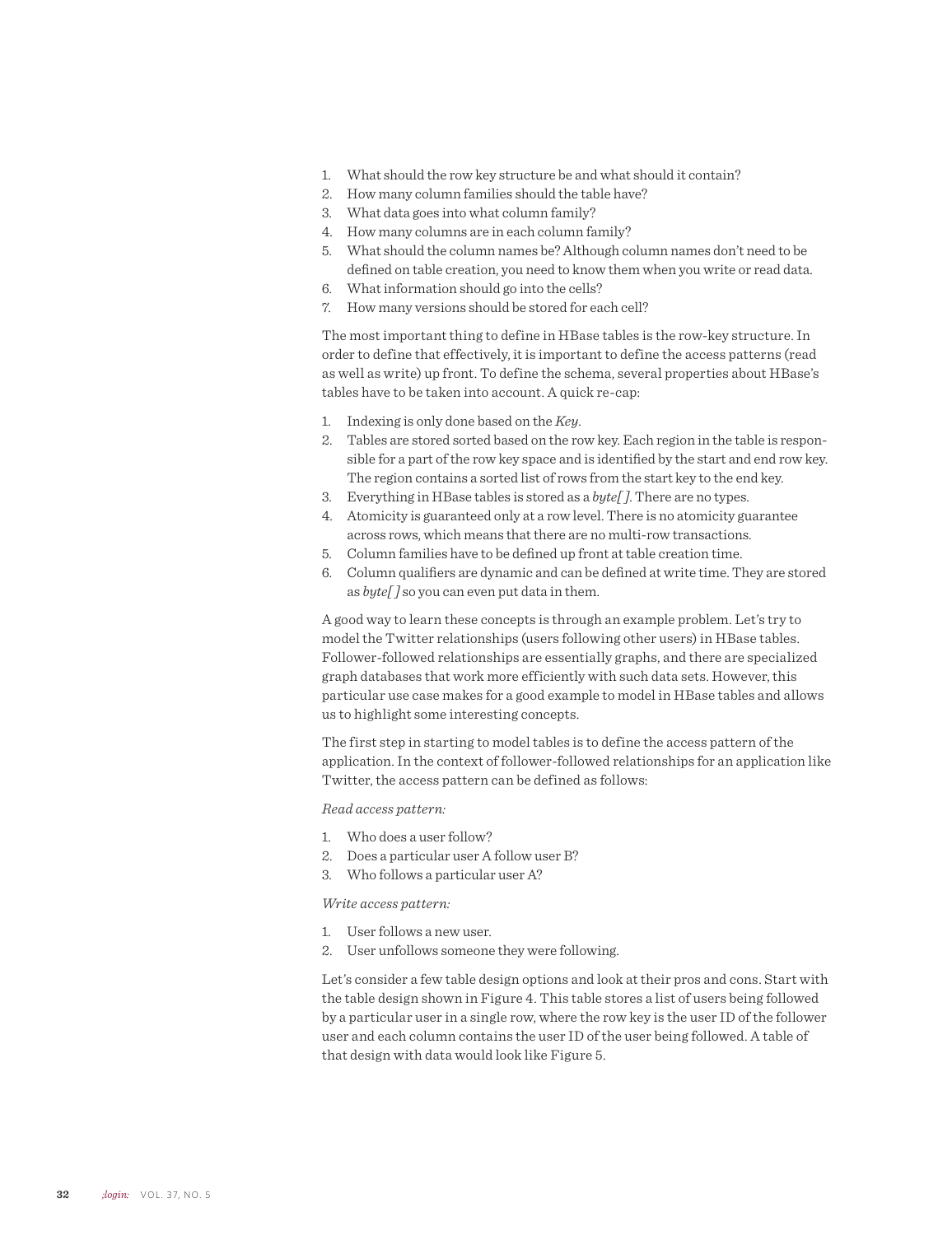| row key:<br>userid |  | Colum Family: follows |                             |                                        |  |  |  |
|--------------------|--|-----------------------|-----------------------------|----------------------------------------|--|--|--|
|                    |  |                       |                             | column qualifier: followed user number |  |  |  |
|                    |  |                       |                             |                                        |  |  |  |
|                    |  |                       |                             |                                        |  |  |  |
|                    |  |                       | cell value: followed userid |                                        |  |  |  |

Figure 4: HBase table to persist the list of users a particular user is following

| Cell value<br>Col Qualifier |     |          |         |       |        |  |  |
|-----------------------------|-----|----------|---------|-------|--------|--|--|
|                             |     |          | follows |       |        |  |  |
|                             | AK  | $1:$ foo | 2:bar   | 3:baz | 4:troy |  |  |
|                             | foo | 1:bar    | 2:AK    |       |        |  |  |

**Figure 5:** A table with sample data for the design shown in Figure 4

This table design works well for the first read pattern that was outlined. It also solves the second one, but it's likely to be expensive if the list of users being followed is large and will require iterating through the entire list to answer that question. Adding users is slightly tricky in this design. There is no counter being kept so there's no way for you to find out which number the next user should be given unless you read the entire row back before adding a user. That's expensive! A possible solution is to just keep a counter then and the table will now look like Figure 6.

|     | follows |       |         |        |         |
|-----|---------|-------|---------|--------|---------|
| AK  | 1:foo   | 2:bar | 3:baz   | 4:trov | count:4 |
| foo | 1:bar   | 2:AK  | count:2 |        |         |

Figure 6: A table with sample data for the design shown in Figure 4 but with a counter to keep count of the number of users being followed by a given user

Row that needs to be updated



Figure 7: Steps required to add a new user to the list of followed users based on the table design from Figure 6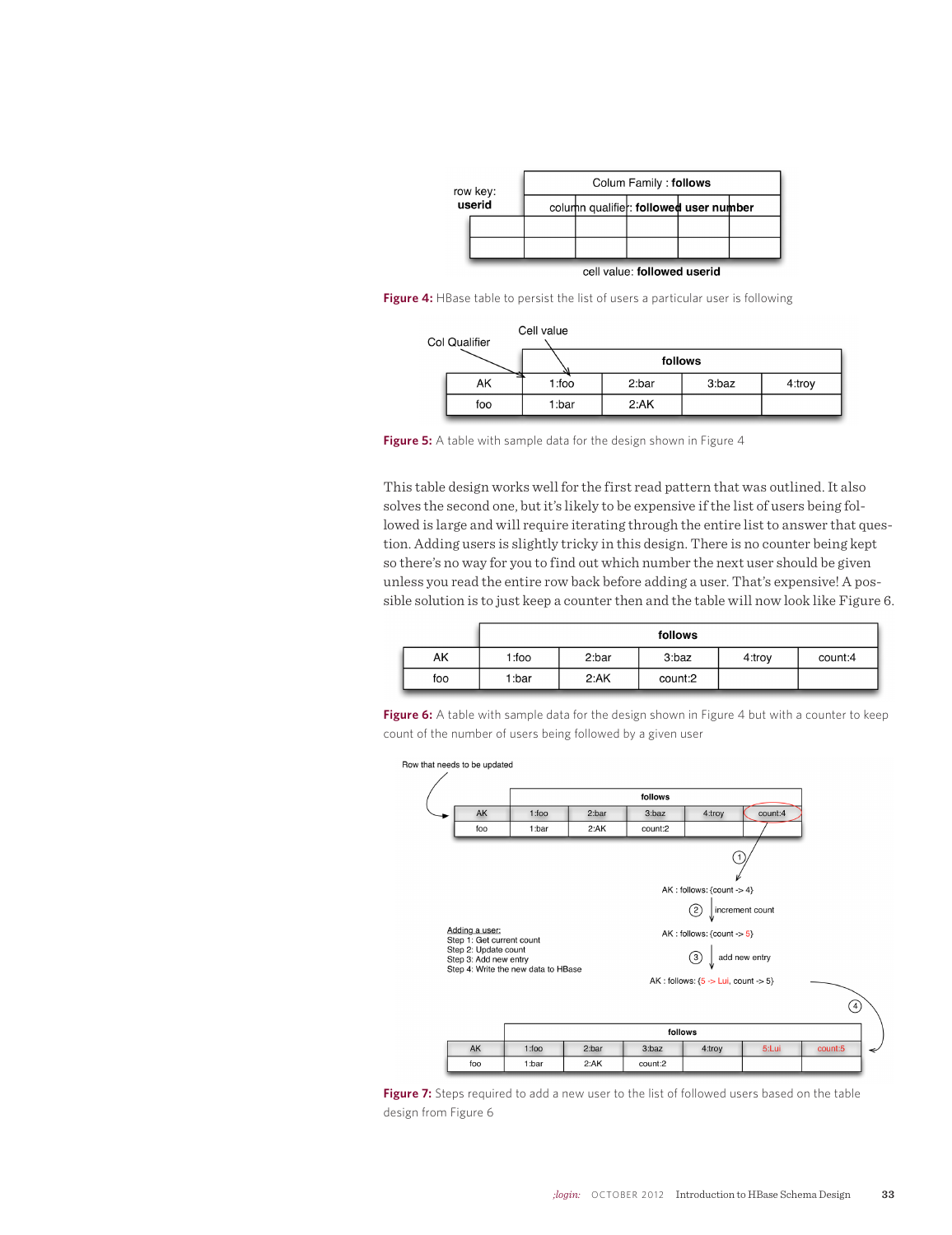The design in Figure 6 is incrementally better than the earlier ones but doesn't solve all problems. Unfollowing users is still tricky since you have to read the entire row to find out which column you need to delete. It also isn't ideal for the counts since unfollowing will lead to holes. The biggest issue is that to add users, you have to implement some sort of transaction logic in the client code since HBase doesn't do transactions for you across rows or across RPC calls. The steps to add users in this scheme are shown in Figure 7.

One of the properties that I mentioned earlier was that the column qualifiers are dynamic and are stored as *byte[ ]* just like the cells. That gives you the ability to put arbitrary data in them, which might come to your rescue in this design. Consider the table in Figure 8. In this design, the count is not required, so the addition of users becomes less complicated. The unfollowing is also simplified. The cells in this case contain just some arbitrary small value and are of no consequence.

|     | follows |       |       |        |  |
|-----|---------|-------|-------|--------|--|
| AΚ  | foo:1   | bar:1 | baz:1 | troy:1 |  |
| foo | bar:1   | AK:1  |       |        |  |

**Figure 8:** The relationship table with the cells now having the followed user's username as the column qualifier and an arbitrary string as the cell value.

This latest design solves almost all the access patterns that we defined. The one that's left is #3 on the read pattern list: who follows a particular user A? In the current design, since indexing is only done on the row key, you need to do a full table scan to answer this question. This tells you that the followed user should figure in the index somehow. There are two ways to solve this problem. First is to just maintain another table which contains the reverse list (user and a list of who all *follows* user). The second is to persist that information in the same table with different row keys (remember it's all byte arrays, and HBase doesn't care what you put in there). In both cases, you'll need to materialize that information separately so you can access it quickly, without doing large scans.

There are also further optimizations possible in the current table structure. Consider the table shown in Figure 9.



**Figure 9:** The relationship table with the row key containing the follower and the followed user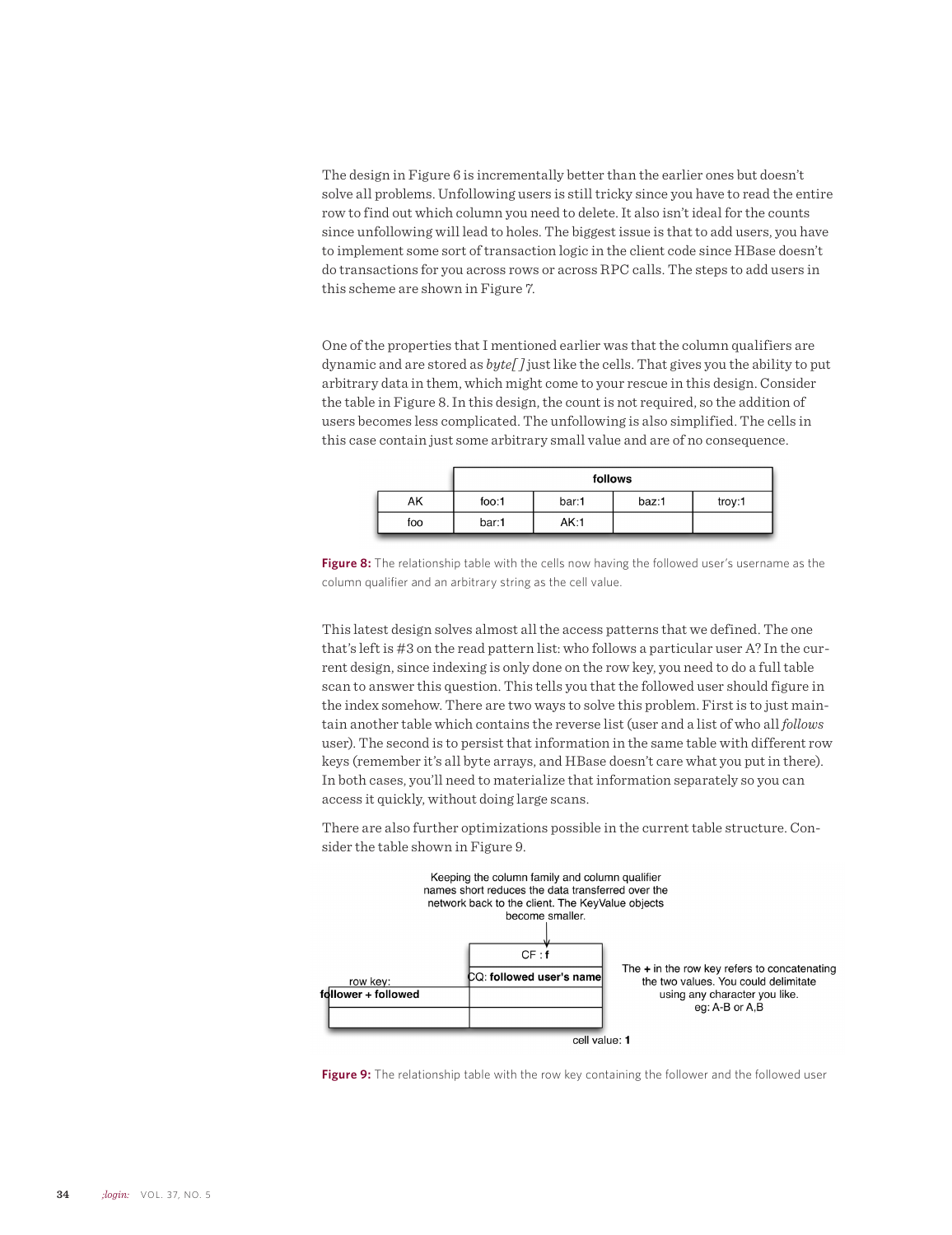There are two things to note in this design: the row key now contains the follower and followed user; and the column family name has been shortened to f. The short column family name is an unrelated concept and could very well be done in the previous table as well. It just reduces the I/O load (both disk and network) by reducing the data that needs to be read/written from HBase since the family name is a part of every KeyValue [4] object that is returned back to the client. The first concept is what is more important here. Getting a list of followed users now becomes a short *Scan* instead of a *Get* operation. There is little performance impact of that as Gets are internally implemented as Scans of length 1. Unfollowing, and answering the question "Does A follow B?" become simple delete and get operations, respectively, and you don't need to iterate through the entire list of users in the row in the earlier table designs. That's a significantly cheaper way of answering that question, specially when the list of followed users is large.

 $\ddot{\mathbf{f}}$ AK+foo James Foo:1 AK+bar Jimmy Bar:1 AK+baz Ricky Baz:1 AK+troy Troy:1 foo+bar Jimmy Bar:1 foo+AK  $AK:1$ 

Putting the user name in the column qualifier saves you from looking up the users table for the name of the<br>user given an id. You can simply list out names or ids while looking<br>at relationships just from this table. The downside of this is that you need to update the name in all the cells if the user updates their name in their profile. This is classic Denormalization.

A table with sample data based on this design will look like Figure 10.

**Figure 10:** Relationship table based on the design shown in Figure 9 with some sample data

Notice that the row key length is variable across the table. The variation can make it difficult to reason about performance since the data being transferred for every call to the table is variable. A solution to this problem is using hash values in the row keys. That's an interesting concept in its own regard and has other implications pertaining to row key design which are beyond the scope of this article. To get consistent row key length in the current tables, you can hash the individual user IDs and concatenate them, instead of concatenating the user IDs themselves. Since you'll always know the users you are querying for, you can recalculate the hash and query the table using the resulting digest values. The table with hash values will look like Figure 11.



**Figure 11:** Using MD5s as a part of row keys to achieve fixed lengths. This also allows you to get rid of the + delimiter that we needed so far. The row keys now consist of fixed length portions, with each user ID being 16 bytes.

This table design allows for effectively answering all the access patterns that we outlined earlier.